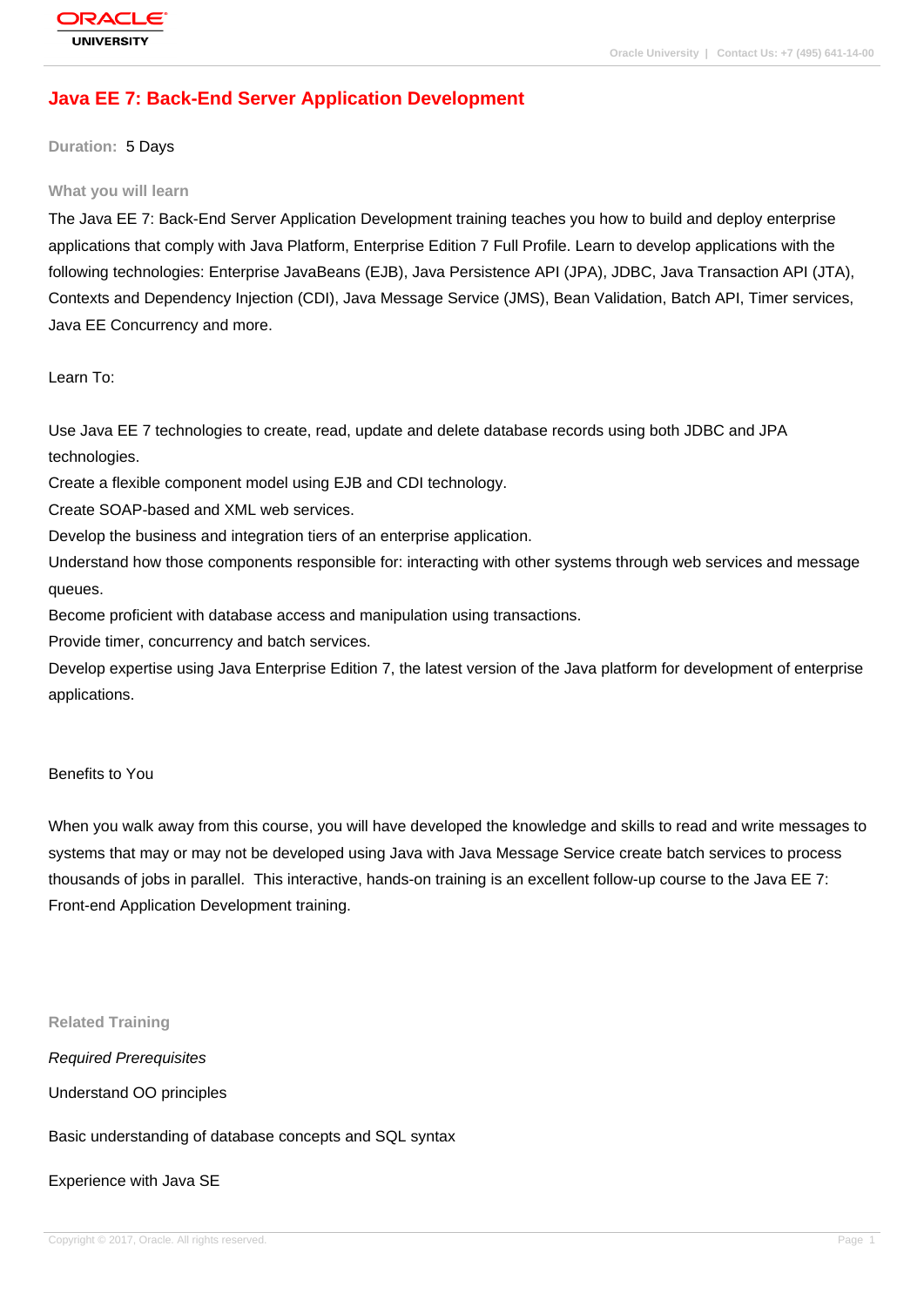Java SE 8 Programming

Suggested Prerequisites

Java EE 7: Front-end Web Application Development

Java SE 7 or 8 programmer certification

**Course Objectives**

Apply dependency injection using CDI

Apply the batch API to the problem of processing thousands of jobs in parallel

Create and apply Timer services

Create and use web services in enterprise applications

Develop enterprise components using EJB

Use JDBC in an enterprise environment

Use JMS to communicate between various enterprise systems

Use JPA to persist entities and create

read

update and delete database records

**Course Topics**

**Java Platform, Enterprise Edition** The Java EE Platform The needs of enterprise application developers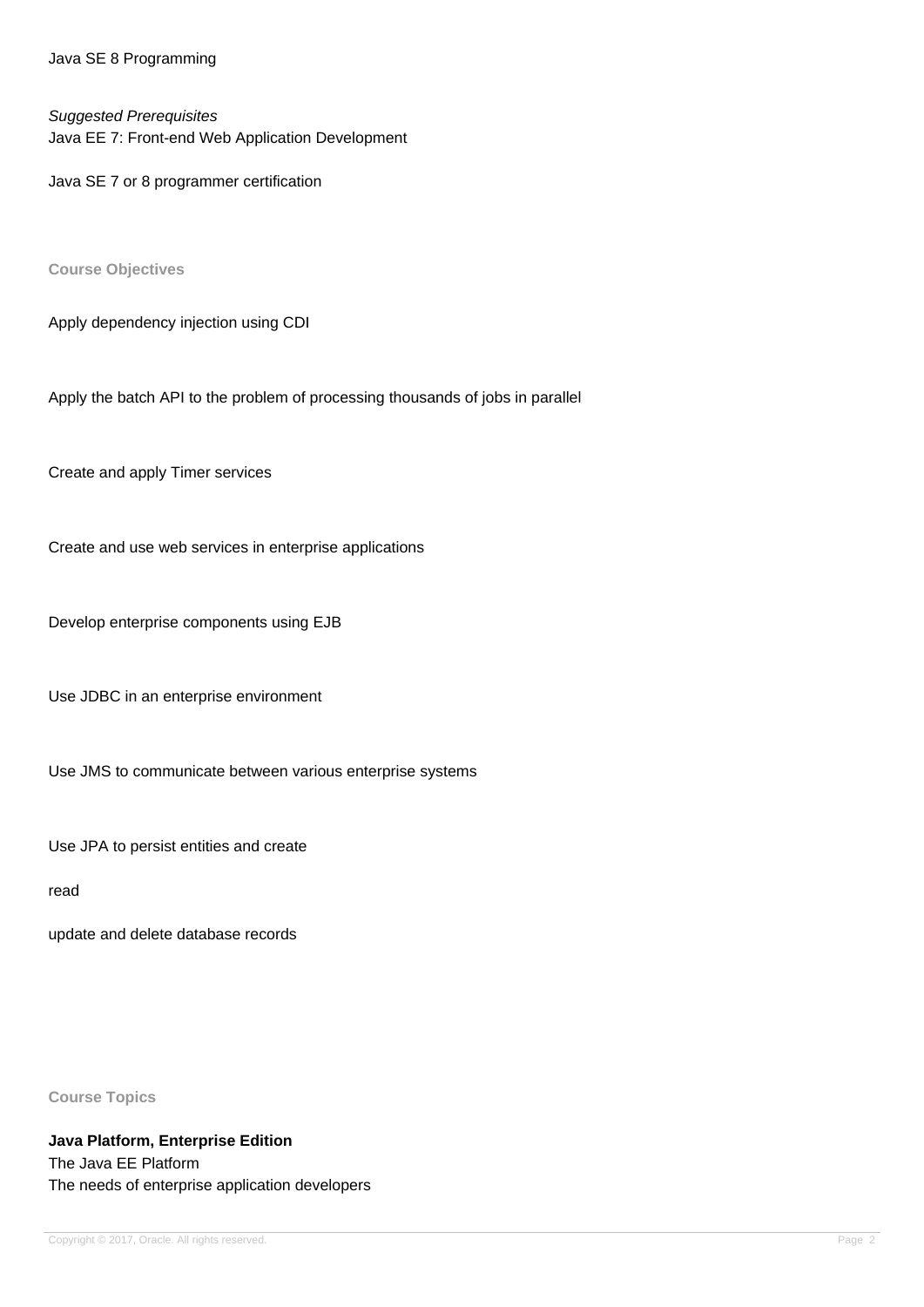Java EE specifications A comparison of services and libraries Java EE application tiers and architecture

## **Enterprise Development Tools and Applications**

The purpose of an application server Properties of Java EE components The development process of Java EE applications Configuring and deploying Java EE applications

## **Java Beans, Annotations and Logging**

Java SE features in Java EE applications Creating POJO JavaBeans components Using logging Using common Java annotations Developing custom annotations The role of annotations in Java EE applications

## **XML Programming with JAXB**

The benefits of XML XML namespaces and schemas Java XML APIs The Java XML Binding API (JAXB) Reading and writing XML documents with JAXB xjc: the JAXB binding compiler JAXB annotations

## **SOAP Web Services with JAX-WS**

Overview of SOAP Overview of WSDL files Comparing WSDL-first and code-first design approaches Writing a JAX-WS web service Generating WSDL from a Java class Creating JAX-WS web service clients

# **Java Naming and Directory (JNDI) Services**

What is JNDI? Naming service concepts Directory service concepts JNDI packages Using JNDI to look up JDBC and EJB components in Java EE

### **The EJB Component Model**

The role EJB components play in Java EE appplications The role of the EJB container EJB changes in Java EE 7 Local, distributed and no-client EJB client access views EJB Session types Stateless, Stateful and Singleton EJBs Session bean packaging and deploying

# **Contexts and Dependency Injection**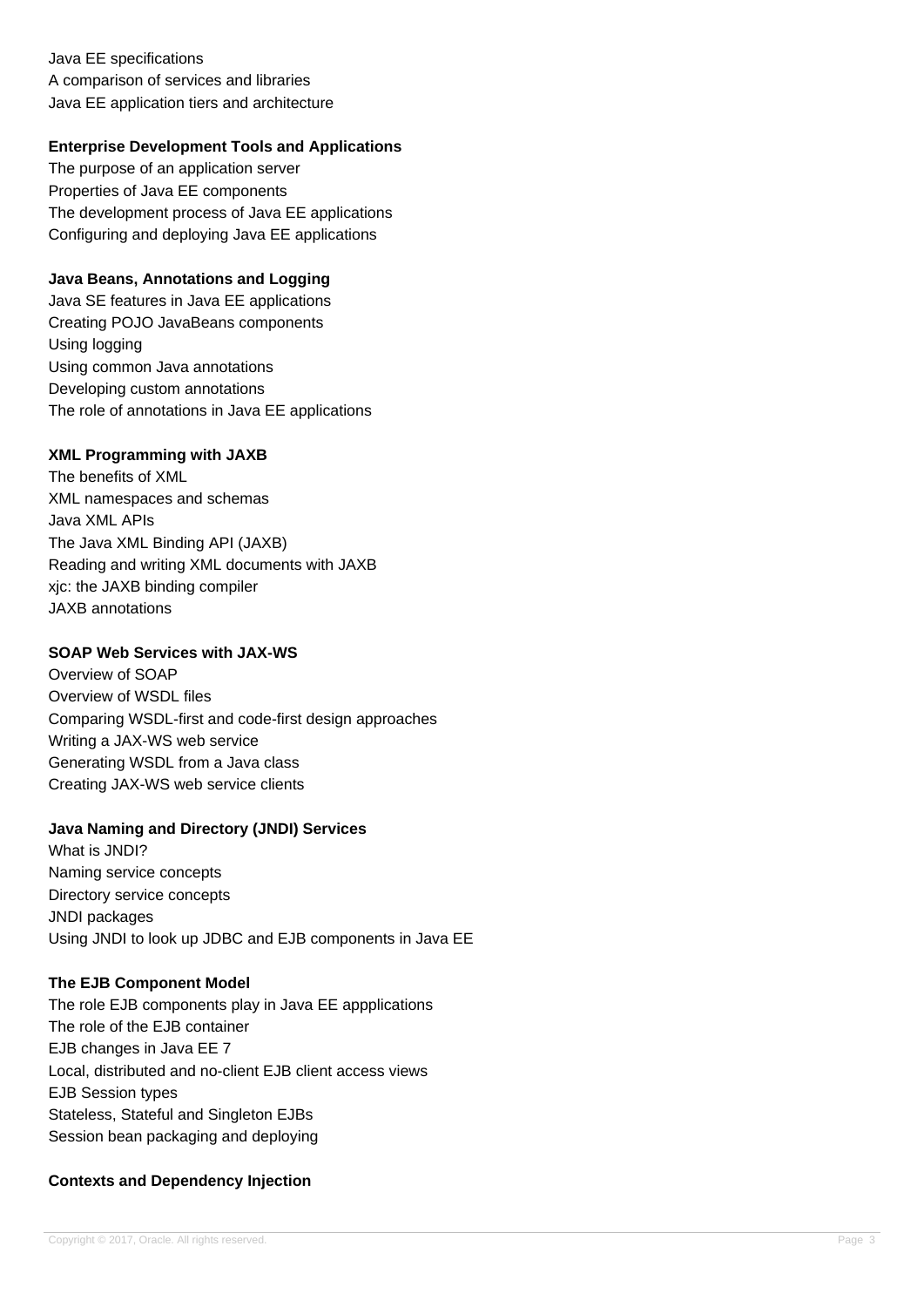What is dependency injection? Using Qualifiers The beans.xml file and Alternatives Using Producers and Disposers Using Interceptors Using Events and Stereotypes

## **Java Message Service**

What is the Java Message Service? Why do we need JMS? JMS Overview Point-to-point messaging architecture Publish/subscribe messaging architecture Message producers and consumers Queues and topics Durable vs. non-durable subscriptions

#### **Message-driven Beans**

The life cycle of a message-driven bean Creating a message-driven bean Creating life cycle handlers for message-driven beans Configuring a message-driven bean

### **Java EE Concurrency**

Concurrency in Java EE Asynchronous EJBs Managed Executors

## **JDBC in Java EE Environments**

Overview of the JDBC API Using CDI to inject a JDBC resource in a Java EE component The Data Access Object pattern

## **Transactions in Java EE Environments**

What are transaction semantics? Comparing programmatic and declarative transaction scoping Using JTA to scope transactions programmatically Implementing a container-managed transaction policy using declarations Controlling container-managed transaction propagation

## **Java Persistence API**

Object-relational mapping Entities and the entity manager Persistence contexts and persistence units Create, read, update and delete operations with JPA Create typed queries in JPA with JPQL

#### **Bean Validation with JPA**

What is Bean Validation? JPA lifecycle phases where validation takes place Using the built-in validation constraints Creating a custom bean validation constraint